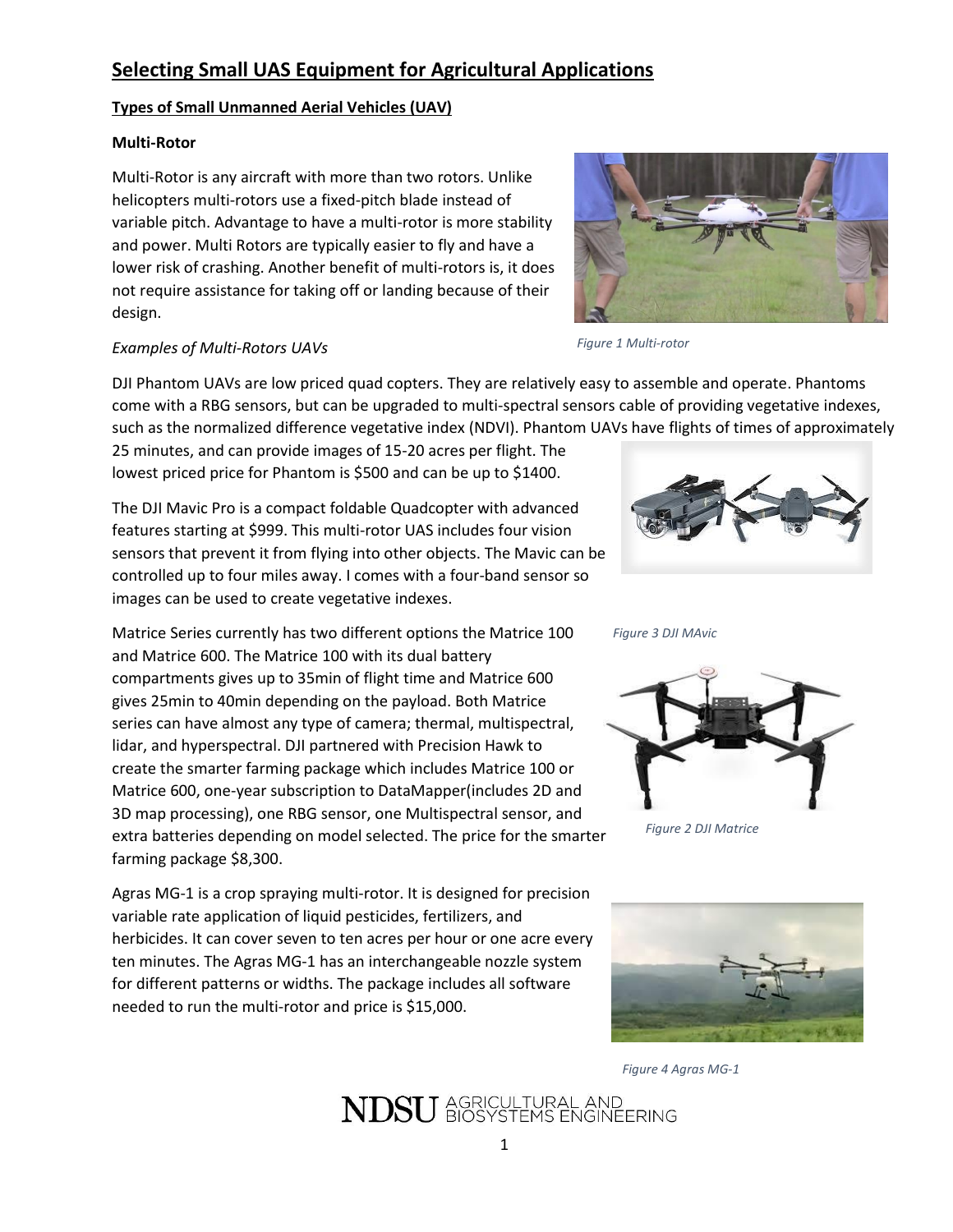#### **Fixed Wing**

A fixed wing is an aircraft that generates its lift by a stationary wing. Aircraft that use a fixed wing have much longer flight time then multi-rotors. Fixed wing aircraft cannot take off vertically so they must be launched or use a runway. With fixed wing aircraft not as much power is required to stay inflight because the lift is generated by the wing compared to multi-rotor aircraft where the blades generate lift.

eBee Series is a flying wing UAS that can cover up to the series of the series of to 512 acres per flight in a single automated flight. It is 43in wide and can carry a payload of 2.4 pounds. It has detachable detachable detachable wings for storage and transportation. eBee is hand launched launched launched so no other components are required for launch. EBEE has a series of the state of the state and the state and the state of the state and the state and the state and the state and the state and the state and the state and t different camera options based on the application. The state of the state of the state of the state of the state of the state of the state of the state of the state of the state of the state of the state of the state of th options are RBG, multispectral, and NIR. Most expensive expensive expensive model is \$25,000.



The Delair UX5 is a large flying wing, with a wing subset of the span of span of *Figure 5 eBee*

39.4in. <http://delair.aero/uavs-new/#UX5> There are two available sensor options for the Delair UX5: RGB sensor or the Delair UX5 HP (hyperspectral sensor). The Delair UX5 has a max flight time of 50min, this allows for larger flight plans. Delair UX5 requires a catapult to launch the aircraft to begin flight. The Delair UX5 is great for large areas of land or large fields. Delair price is approximately \$20,000. The Delair UX5 at a height of 175 ft it gets a resolution of 1.6cm per pixel and at 500ft it gets 5cm per pixel.

The RF-70 is a 70" flying delta constructed of a 2.0 dense foam, this and a set of a set of aircraft provides a durability that surpasses most others. Less weight in turn also turn also turn also means longer flight times, slower stall speeds for shorter landing distances distances distances and gentle touch downs. The RF-70 can carry payloads of up to 5 pounds  $\mathbb{R}$  pounds while still offering approximately 1 hour of flight time. The payload designed to use various cameras.

A 70" wingspan means the RF-70 is capable of flying where other  $\frac{1}{2}$  smaller smaller

UAVs are not able, particularly in wind above 30 mph, meaning you can get complete your missions when it is often times matters the most. When disassembled, the RF-70 becomes two separate wings and the fuselage, resulting in an extremely portable aircraft for ease of transportation.

Lancaster 5 is standard fixed wing UAS with many interchangeable camera camera camera options from RGB, thermal/infrared, multispectral, lidar, and hyperspectral. Lancaster can survey up to 300 acres per flight with  $\sim$  45 min of flight time. It is hand launched and has to belly land. The Lancaster is not open platform, so you must pay subscription to use that the use PrecisionHawks software. A Complete package with Lancaster 5 and software is priced \$12,000 to \$25,000 depending on camera selected.



*Figure 7 Lancaster 5*

*Figure 6 RF-70*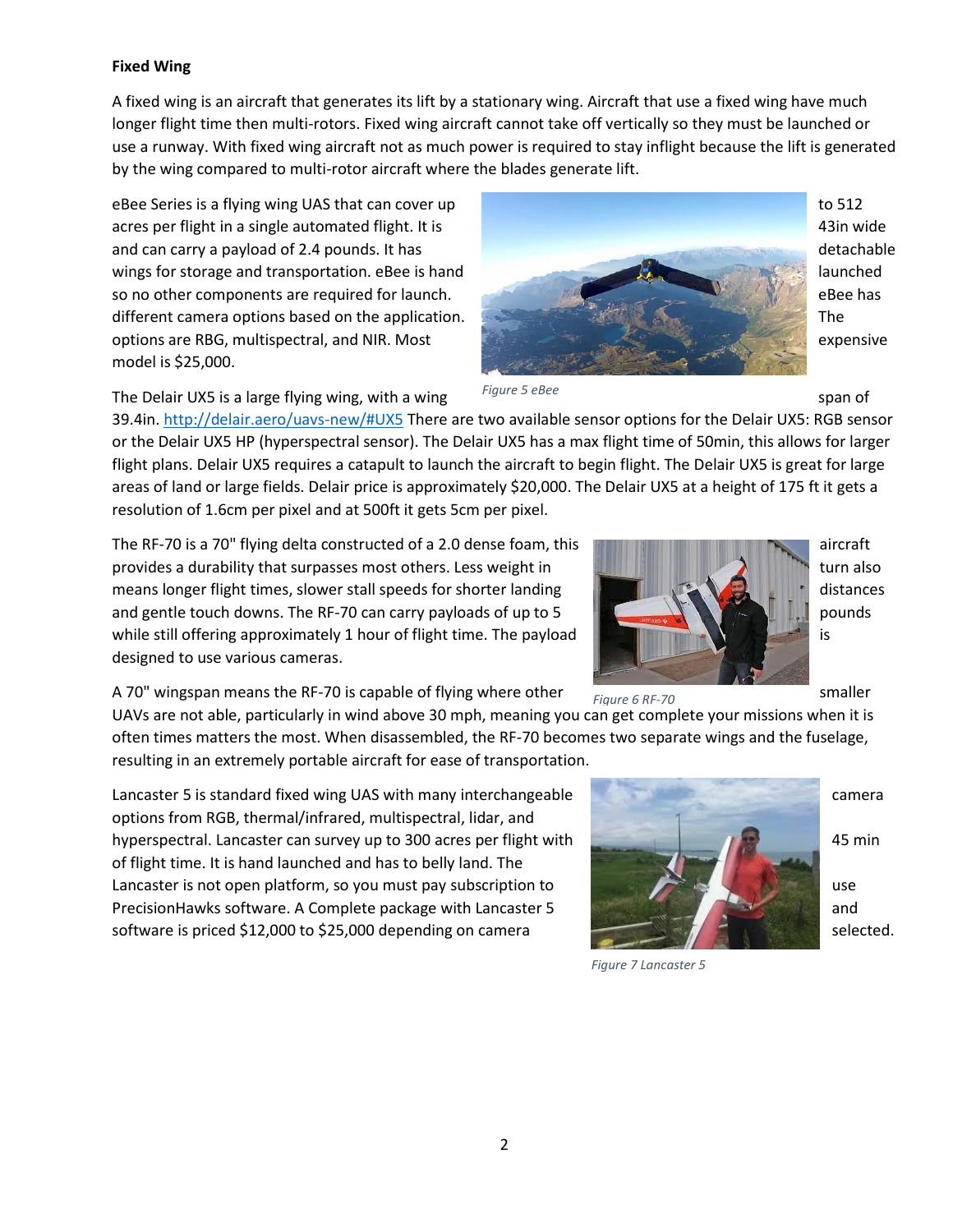#### **Uses for UAV Type**

| Uses and comparison chart       |                        |             | Multi-Rotor                             |                   | <b>Fixed Wing</b>  |              |
|---------------------------------|------------------------|-------------|-----------------------------------------|-------------------|--------------------|--------------|
| <b>UAS</b>                      | Price                  | Application | Available<br><b>Sensors</b>             | Acres Per<br>Hour | <b>Flight Time</b> | <b>Speed</b> |
| <b>Agras MG-1</b>               | \$15,000               | Spraying    |                                         | 10                | 20 <sub>min</sub>  | 17mph        |
| <b>Matrice</b><br><b>Series</b> | $$4,800-$<br>\$8,000   | RT, Map     | RGB, TIR,<br>MS, LD, HS,<br>NIR, NDVI   | 160-400           | 35 minutes         | 20 mph       |
| Phantom<br><b>Series</b>        | \$700-\$1400           | RT, Map     | RGB, MS,<br><b>NDVI</b>                 | 60-325            | 25 minutes         | 12 mph       |
| Altavian<br>Galaxy              | \$15,000               | RT, Map     | RGB, TIR,<br>MS, NIR                    | 200-350           | 25 minutes         | 13 mph       |
| eBee                            | \$25,000               | Map         | RGB, MS,<br>NIR, TIR                    | 600               | 50 minutes         | 40 mph       |
| <b>Delair</b>                   | \$42,000               | Map         | NIR, RGB, MS                            | 720               | 50 minutes         | 45 mph       |
| Roboflight                      | \$8,000                | Map         | NIR, RGB, MS                            | 600               | 50 minutes         | 30 mph       |
| <b>Lancaster 5</b>              | \$25,000               | Map         | TIF, MS, LD,<br>HS, RBG,<br><b>NDVI</b> | 600               | 45 <sub>min</sub>  | 40 mph       |
| Altavian<br><b>Nova</b>         | $$15,000-$<br>\$30,000 | Map         | RGB, TIF, MS,<br><b>NIR</b>             | 730               | 90 <sub>min</sub>  | 35 mph       |

#### **Key:**

#### *Application*

RT – Real-time Image; Map - Mapping Fields; Spraying – pesticide Application

*Sensors*

RGB – Visual; TIR - Thermal Infrared; MS – Multispectral; LD – Lidar; HS - Hyperspectral, NIR - Near Infrared; NDVI - Normalized Difference Vegetation Index

*Acres Per Hour*

The number of acres per hour can greatly depend on the height of the flight. If you are flying higher you will get a much lower resolution like 19.5cm per pixel and if flying lower covering a smaller area can get up to 0.5cm per pixel.

#### **Advantages and Disadvantages of each type of UAV**

|                                 | <b>Multi-Rotor</b>     | <b>Fixed-wing</b>      |                                   |  |
|---------------------------------|------------------------|------------------------|-----------------------------------|--|
| <b>Advantages</b>               | <b>Disadvantages</b>   | <b>Advantages</b>      | <b>Disadvantages</b>              |  |
| Any Camera                      | Short flight time      | Cover much larger area | Requires takeoff space            |  |
| Ease of use                     | Small area             | Longer flight time     | More stable flight                |  |
| Ability to hover                | Slower Speed           | Simpler structure      | Assistance for takeoff            |  |
| Vertical takeoff and<br>landing | Greater complexity     | Greater payload        | Much larger in size<br>(wingspan) |  |
| Less expensive                  | <b>Smaller Payload</b> | Multiple sensors       | More expensive                    |  |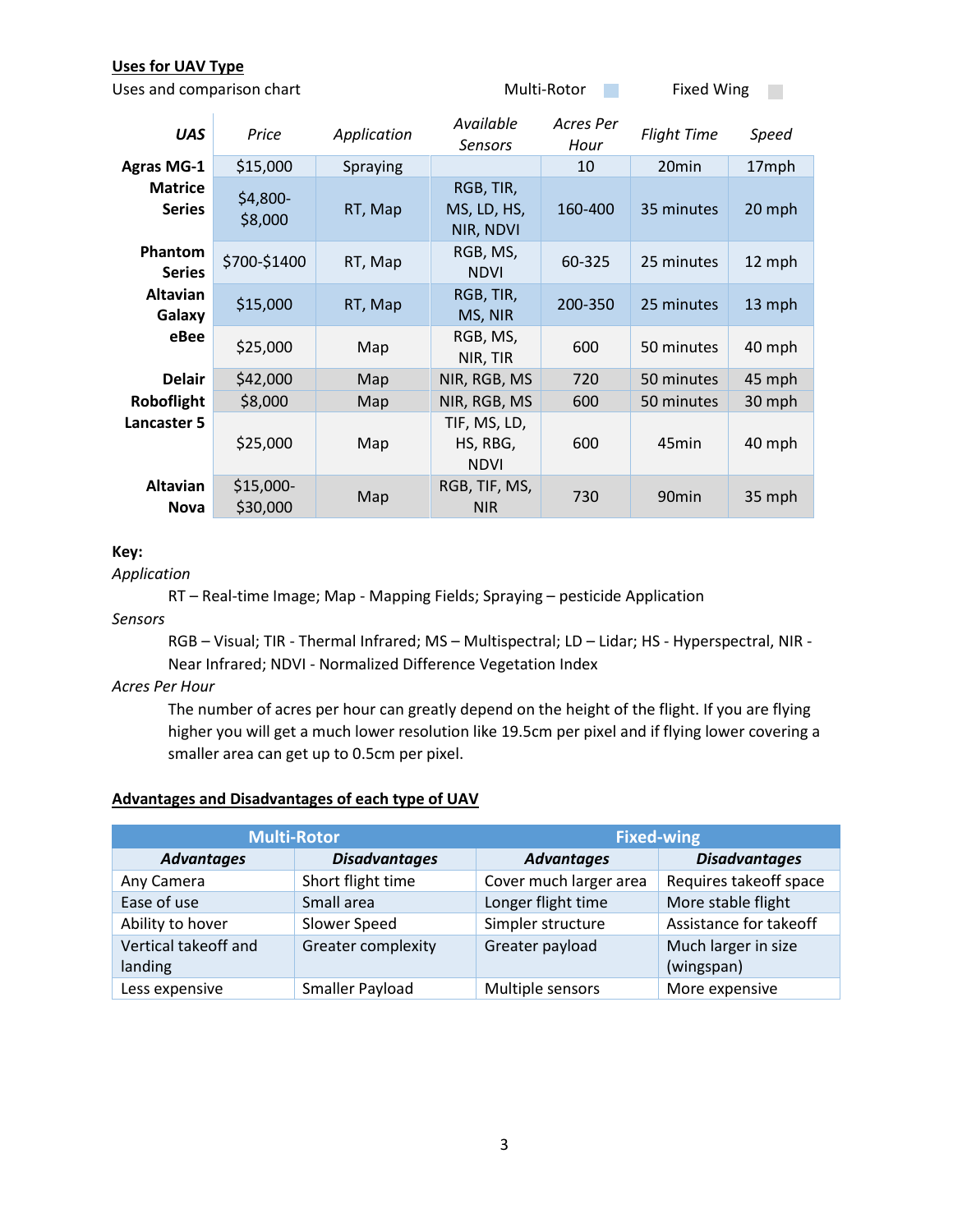#### **Cameras and Sensors**

Overview: All sensors take pictures of a certain wavelength in the electromagnetic spectrum. Some cameras take multiple or many wavelengths. The more wavelengths the sensor reads the more expensive the camera.



**RGB sensors** are the least expensive of all the cameras but also provide the least amount of information and uses. They only capture visible light (red, green, and blue). Applications for RGB sensors include agriculture, inspection, and terrain modeling.

**Multispectral sensors** allow specific ranges of the electromagnetic spectrum to be captured. They normally capture 4-7 bands. This includes RGB, red edge, and NIR. Many times the blue channel is replaced by near infrared and is used for vegetation which is highly reflective. Application is primarily used for agriculture. Multispectral sensors give a clearer picture and more field data. Examples: RedEdge, Swquoia, Sentera, Tetracan, ADC Micro



Examples: OCI-UAV, Rikola Ltd



http://www.xyht.com/enviroag/satelliteimagery-precision-agriculture/

https://en.wikipedia.org/wiki/Hyperspectral\_imaging



http://altigator.com/wp-content/uploads/Multispectral-vs-Hyperspectral1.png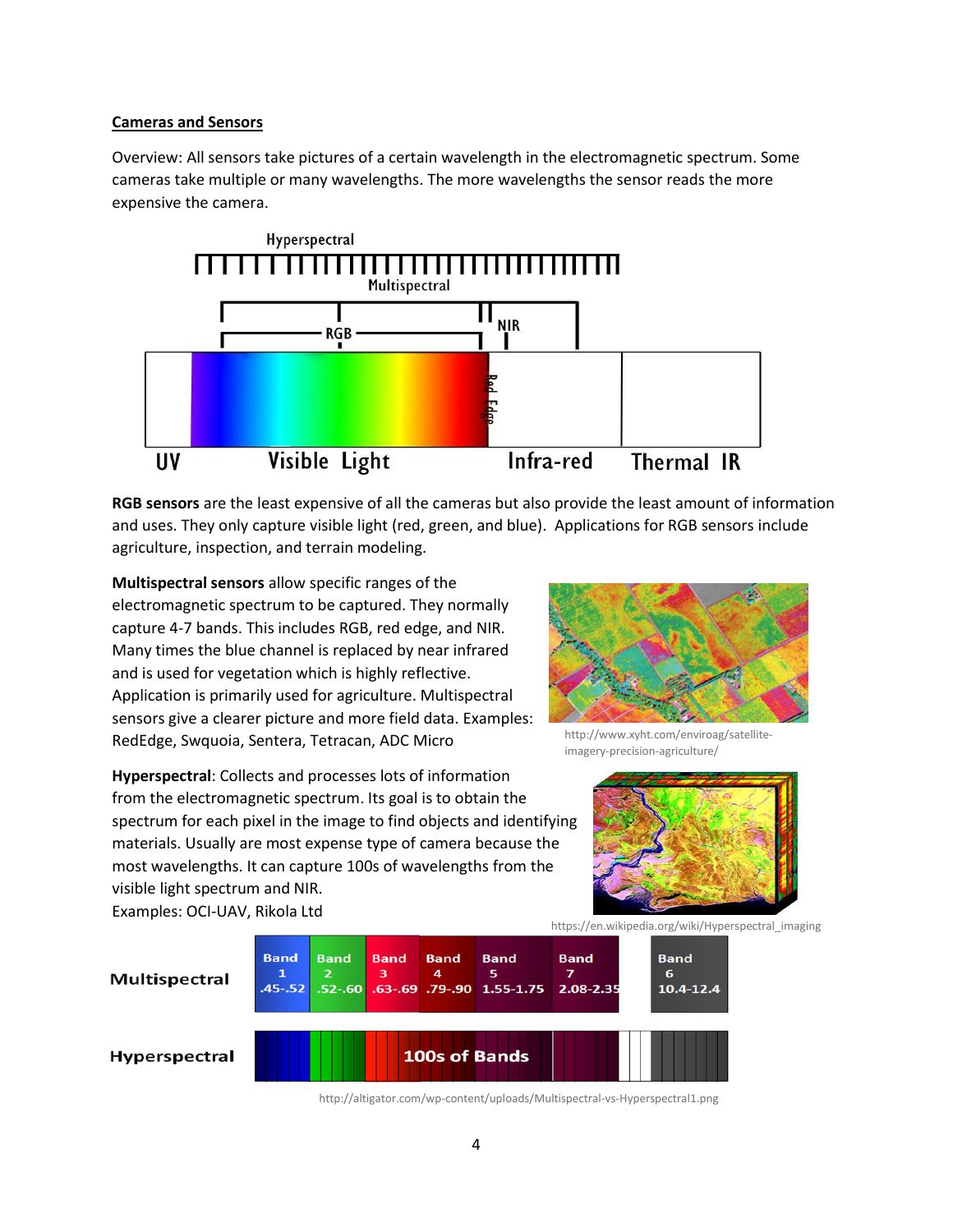**LiDAR** is used for high resolution mapping as it provides accurate distances and measurements. It is also known as airborne laser swath mapping (ALSM). It primary uses are for geomatics, archaeology, geography, geology, seismology, and forestry. It also used in agriculture for highly accurate elevation maps to aid in water drainage planning. Examples: Velodyne LiDAR



**Thermal or Infrared cameras** convert infrared radiation to visible spectrum. Thermal IR has many uses but is also one of the most expensive sensors. Applications include building diagnostics, inspections, security and rescue, firefighting, agriculture, and livestock. Examples: Xenmuse XT, SWIR 640

**NIR** (near infrared) is wavelength close to the visible region of the electromagnetic spectrum. This band is where vegetation data exists. NIR is rarely used on its own and usually combined with NDVI to remove the red edge.

Example: Sony a6000

**NDVI** is a ratio of near infrared reflectivity minus red reflectivity over NIR plus VIS. It is a combination of many different cameras layered together to show normalized difference vegetation index. Its applications are only for agriculture or other plants.

Example: Sentera, Canon Powershot SX280HS



http://www.dji.com/zenmuse-xt



https://www.geospatialworld.net/news-posts/smartplanescustom-ricoh-gr-nir-camera-for-agriculture-applications/



http://crops.extension.iastate.edu/cropnews/ 2016/05/choosing-right-imagery-bestmanagement-practices-color-nir-and-ndviimagery